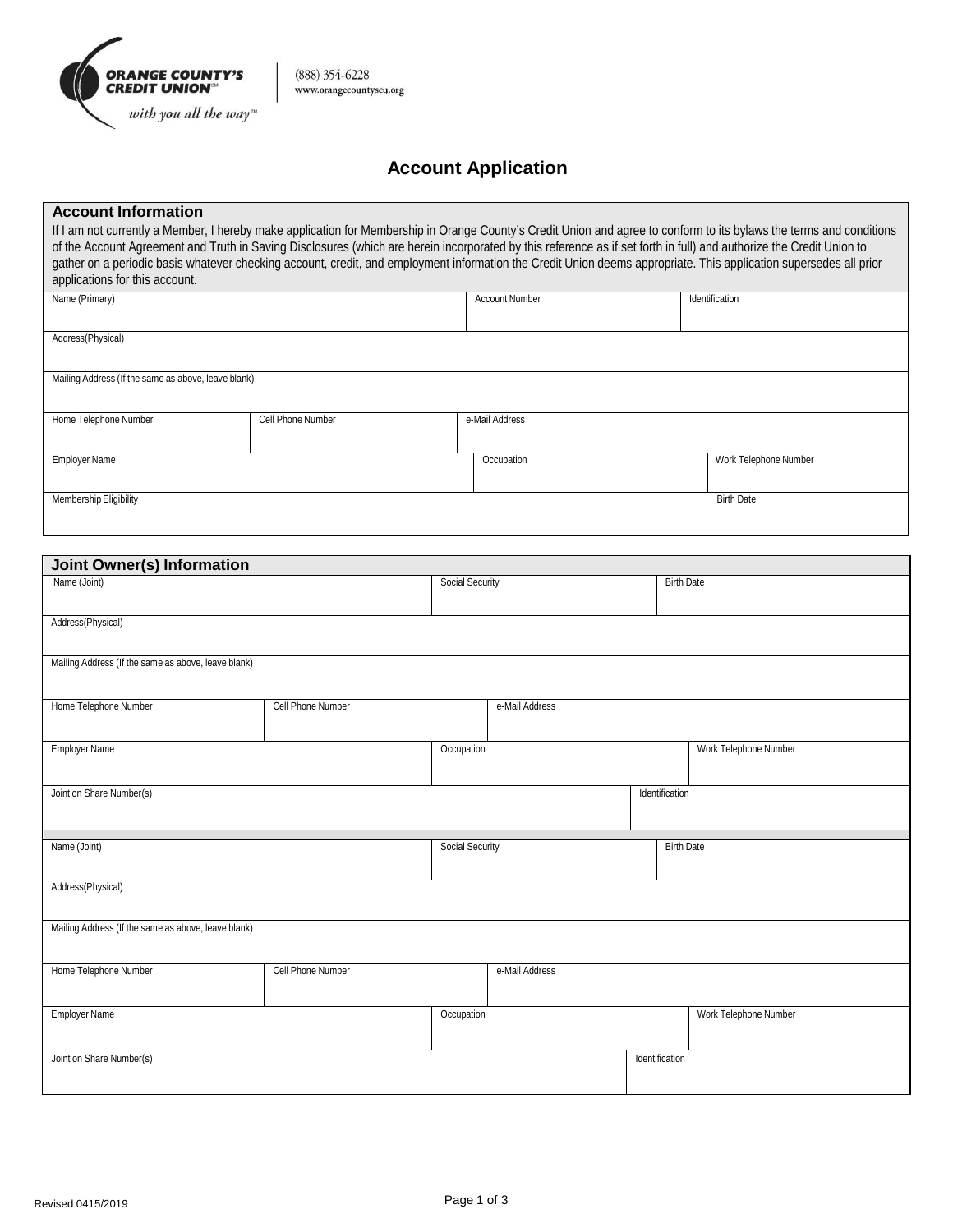| <b>Beneficiary Information</b> |                 |                   |  |
|--------------------------------|-----------------|-------------------|--|
| <b>Beneficiary Name</b>        | Social Security | <b>Birth Date</b> |  |
|                                |                 |                   |  |
| Address(Physical)              |                 |                   |  |
|                                |                 |                   |  |
| Beneficiary on Share Number(s) |                 |                   |  |
|                                |                 |                   |  |
| <b>Beneficiary Name</b>        | Social Security | <b>Birth Date</b> |  |
|                                |                 |                   |  |
| Address(Physical)              |                 |                   |  |
|                                |                 |                   |  |
| Beneficiary on Share Number(s) |                 |                   |  |
|                                |                 |                   |  |
|                                |                 |                   |  |

| <b>Product Type</b> |  |  |
|---------------------|--|--|
|                     |  |  |
|                     |  |  |
|                     |  |  |
|                     |  |  |

# **IMPORTANT INFORMATION ABOUT PROCEDURES FOR OPENING A NEW ACCOUNT**

*To help the government fight the funding of terrorism and money laundering activities, Federal law requires all financial institutions to obtain, verify, and record information that identifies each person who opens an account. What this means for you: When you open an account, we will ask for your name, address, date of birth, and other information that will allow us to identify you. We may also ask to see your driver's license or other identifying documents.*

### **REQUEST FOR SOCIAL SECURITY NUMBER OR TAXPAYER IDENTIFICATION NUMBER**

1. Under penalties of perjury, I certify that the taxpayer identification number below is correct, and

2. Check the box if you are NOT subject to backup withholding

I am not subject to backup withholding because: (a) I am exempt from backup withholding, or (b) I have not been notified by the Internal Revenue Service (IRS) that I am not subject to backup withholding as a result of a failure to report all interest or dividends, or (c) The IRS has notified me that I am no longer subject to backup withholding, and

3. I am a U.S. person (including a resident alien).

The Internal Revenue Service does not require your consent to any provisions of this document other than the certifications required to avoid backup withholding 4. I am exempt from FATCA reporting.

## **Enter your Social Security Number**

| Signature | Date |
|-----------|------|
| Signature | Date |
| Signature | Date |